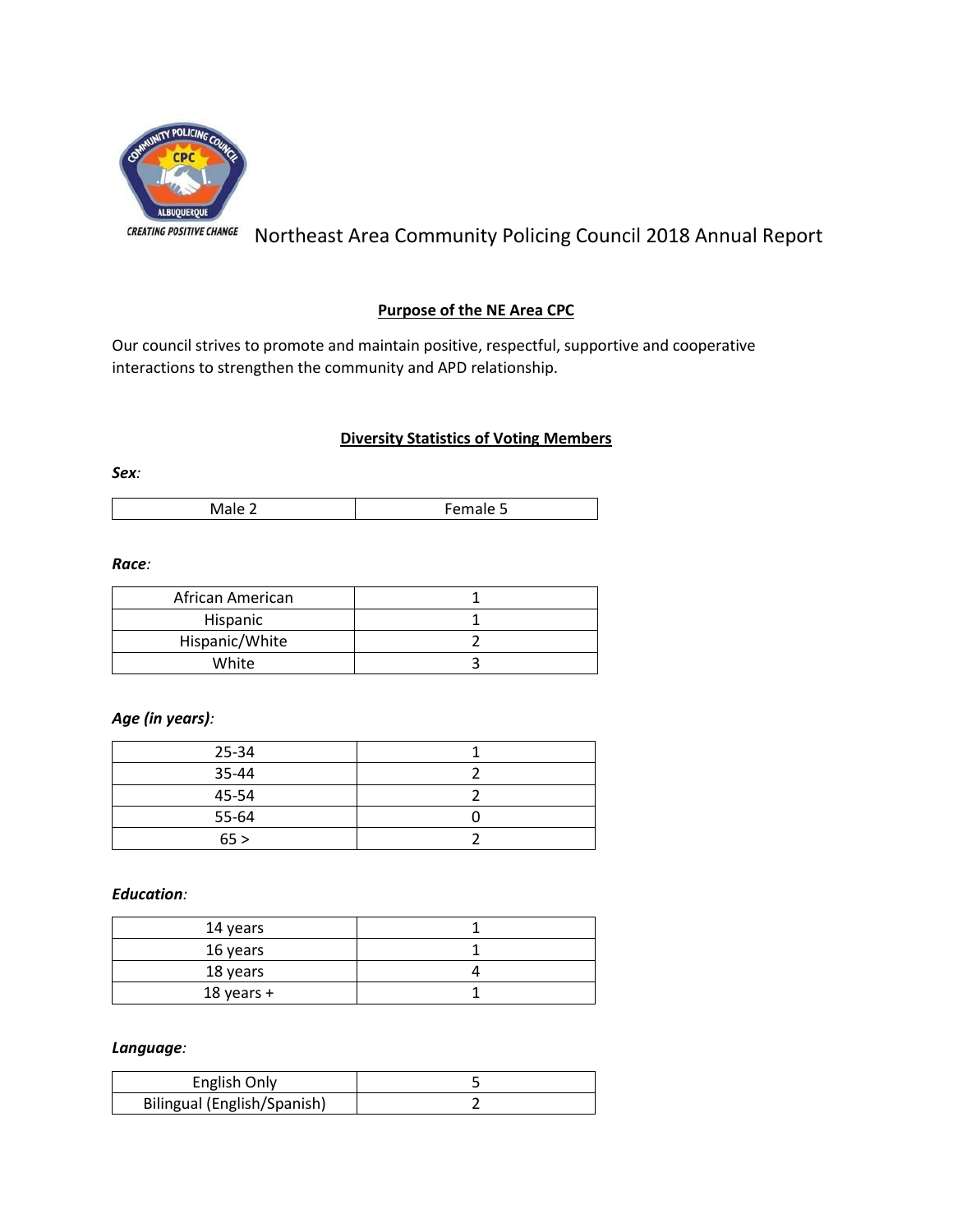## *Military:*

| Active  |  |
|---------|--|
| Veteran |  |

# **Meetings**

| <b>Month</b> | <b>Topic and/or Guest Speaker</b><br>Attendance |    |
|--------------|-------------------------------------------------|----|
| January      | APD Goals, Chief Geier<br>88                    |    |
| February     | ACLU, APD Forward. Peter                        | 33 |
|              | Simonson                                        |    |
| March        | <b>Behavioral Health</b>                        | 27 |
| April        | APD Communications, Erika                       | 38 |
|              | Wilson                                          |    |
| May          | Safe City Strike Force, Angelo                  | 37 |
|              | Metzgar                                         |    |
| June         | APD Compliance Bureau                           | 25 |
| July         | APD Gang Task Force                             | 23 |
| August       | NM Legal Aid                                    | 37 |
| September    | Dist. 4, 7, 8 City Councilors                   | 55 |
| October      | <b>Metro Court Judges</b>                       | 38 |
| November     | Four (4) Field Officers, NE Area                | 40 |
|              | Command                                         |    |
| December     | No Meeting                                      |    |

**Note**: A pattern seems to indicate that greater public attendance and open dialogue took place in meetings where APD leadership/units/field officers, legal/judicial, and community resource agents were speakers.

# **Town Hall**

| <b>Meeting</b>                      | <b>Members in Attendance</b> |
|-------------------------------------|------------------------------|
| Mayor's One ABQ Public Town<br>Hall | 2 – Manned CPC info table    |
| Mayor's One ABQ at Sandia<br>Labs   |                              |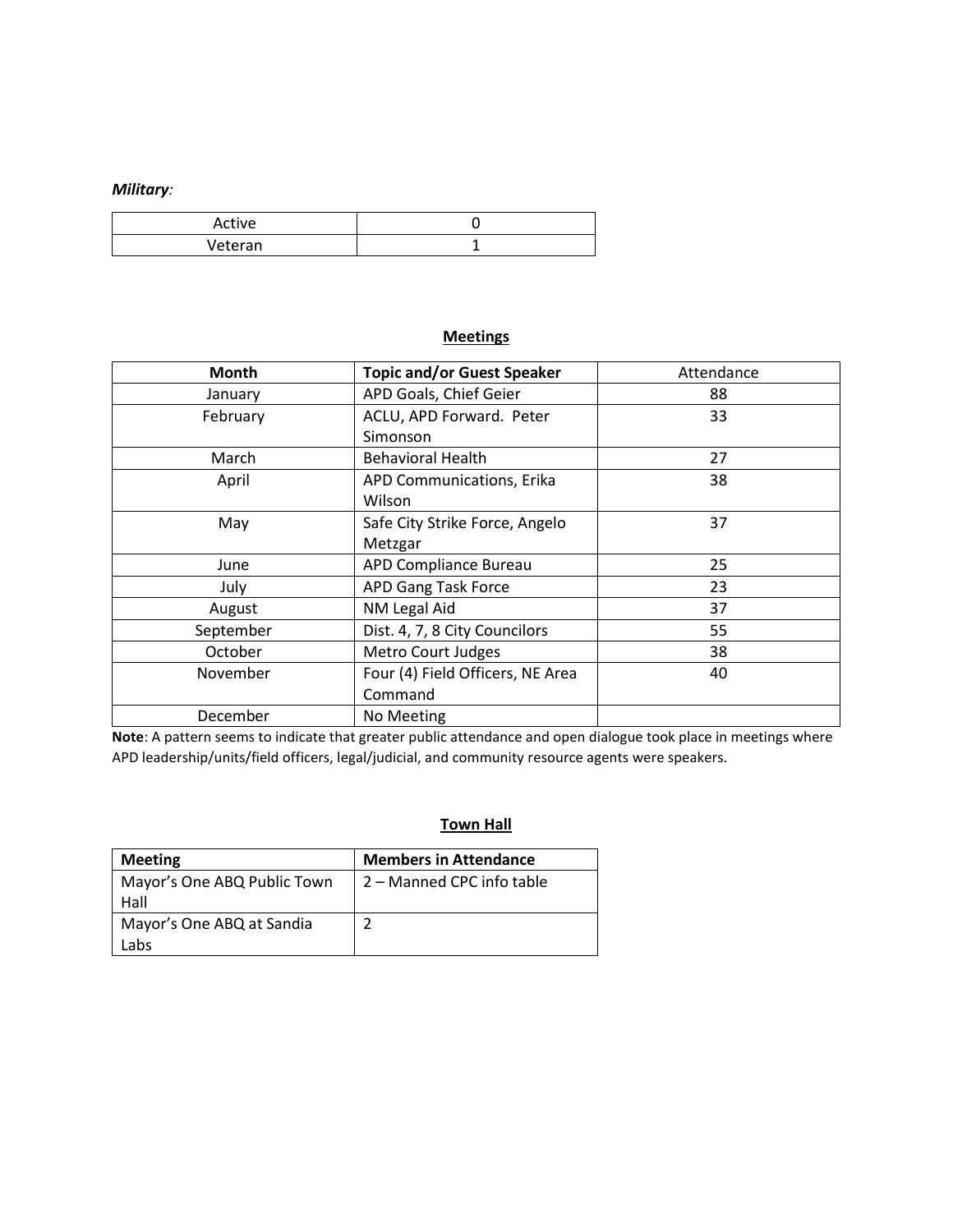### **Special Meetings**

| <b>Meeting Topic</b>                            | <b>Number of</b> | <b>Members in</b> |
|-------------------------------------------------|------------------|-------------------|
|                                                 | <b>Meetings</b>  | <b>Attendance</b> |
| CPC/CPOB Summit w/ DOJ, City, APD, CASA Monitor | 1                | 2                 |
| <b>CPC Quarterly Summits</b>                    | 4                | 7                 |
| IMR - CASA Status Conference w/ Judge Brack*    | 2                | 1                 |
| APD Compliance Bureau Amici                     | 3                | 2                 |
| <b>APD Mission and Vision</b>                   | $\overline{2}$   | 2                 |
| APD's Coffee with a Cop                         | 4                | 2                 |
| APD's Meet and Greet Cadets *                   | $\overline{2}$   | $\overline{2}$    |
| <b>CPC Appreciation Event</b>                   | 1                | 2                 |
| Other Area CPC meetings *                       | 9                | 3                 |
| <b>City Council</b>                             | $\overline{2}$   | 1                 |
| Civilian Police Oversight Board *               | 7                | 2                 |
| APD NE Area Command - CPC Info Presentations *  | 16               | 6                 |
| District 4 Coalition *                          | 8                | 3                 |
| District 7 Coalition *                          | 4                | 1                 |
| Neighborhood Associations *                     | 10               | 4                 |
| National Night Out *                            | 2                | 2                 |
| <b>ONC Training</b>                             | $\mathbf 1$      | 1                 |
| One ABQ Goals Summit                            | 1                | 1                 |
| Greater ABQ Chamber of Commerce Public Safety   | $\mathbf{1}$     | 2                 |
| <b>Block Captains Training Seminar</b>          | 1                | 1                 |
| NE Neighborhood Watch Advocates Safety Fair     | $\mathbf{1}$     | 2                 |
| Fraud Safety Workshop                           | 1                | 1                 |

**\*This Asterisk** denotes meetings where one or more Northeast members were guest presenters or provided CPC updates.

**NOTE:** List does not include voting members' contact with community members in other venues, such as: concerts, houses of worship, businesses, political/small group/neighborhood gatherings.

### **Achievements**

Northeast CPC voting members attended many community sessions and performed outreach in various settings. Of importance were opportunities during APD's NE Area Command shift briefings, neighborhood association and district coalition meetings where our members informed attendees of our goals to help strengthen the APD and community relationship.

The Northeast also drafted a city ordinance proposal to codify and memorialize CPCs in perpetuity after CASA parties meet full compliance.

The most significant achievement began during a general meeting when community members stated concerns and provided feedback about daily nuisance of a safe house (also called probation/parole